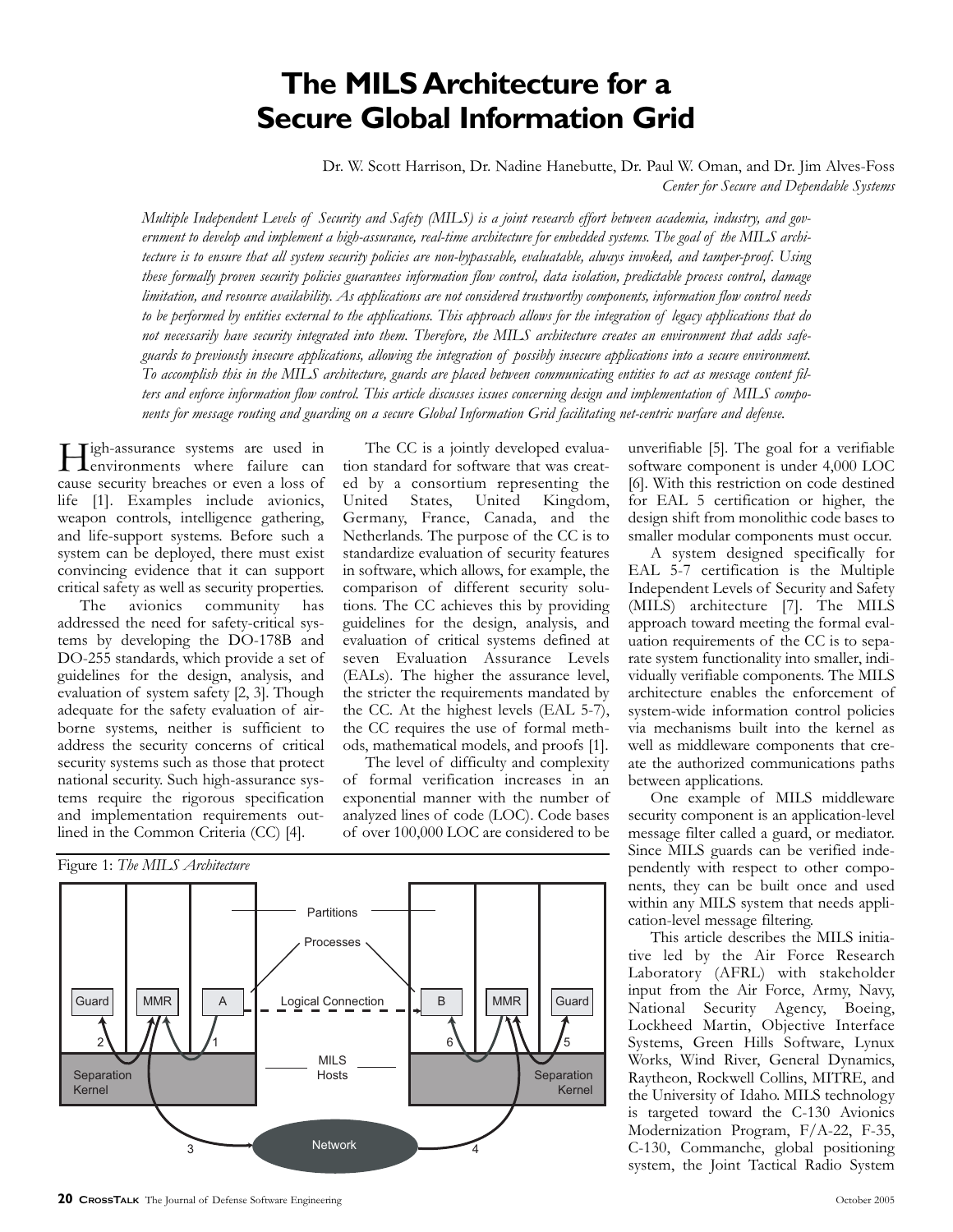and the LandWarrior Program [8]. A prototype proof-of-concept of the system described in this article has been implemented within an embedded system at the University of Idaho.

This technology is essential for the Global Information Grid (GIG). The GIG is envisioned as a globally connected set of computer systems and software [9]. Object-oriented communications protocols (such as those we describe in this article) are vital to such a system [10]. Further, as the information on the grid will consist of many security classification levels, it will be absolutely necessary to control the information that flows through the GIG. The MILS architecture allows exactly that.

## **The MILS Architecture**

MILS is a verifiable, secure architecture for executing different security-level processes on the same high-assurance system. The MILS architecture accomplishes this by providing two types of separation. MILS enforces a separation policy that strictly controls communication between processes of different security levels. This prevents, for instance, a top-secret process from communicating with an unclassified process. Further, MILS separates traditional kernel-level security functionalities into external modular components that are small enough for rigorous evaluation using formal methods. Verifiable secure systems can then be built from multiple, independently developed and certified components.

The foundational component of MILS is the separation kernel (SK). The SK segregates processes and their resources into isolated execution spaces called *partitions*. Processes running in different partitions can neither communicate nor infer each other's presence unless explicitly permitted by the SK. The SK enforces compliance to information flow policies via the MILS message routing (MMR) component. The primary function of the MMR is to route communication between applications in different partitions if that communication is allowed by the policies of the system [11]. If not, the MMR will not permit communication between the partitions.

In conjunction with the MMR, which simply fulfills routing functionalities on messages between partitions, guards enforce detailed, protocol-specific policies. A guard exists for each applicationlevel protocol supported in a MILS system. If a guard determines that the content of a message does not comply with information flow policy, the guard will notify the MMR that will then disallow the

communication attempt or take action based on security policy. Steps one through six in Figure 1 show the path of a message within a MILS architecture from the sending process (A) to the receiving process (B).

The advantage of using the MMR and guards is that the system does not have to trust the applications to conform to security policies. The MMR (and later, the guard) will enforce these policies. Thus, it is possible to have a secure MILS system while running untrusted applications within the partitions. This is because the SK prevents any other possible partition communication.

Because of the separation of responsibilities between message routing and message content filtering for each protocol,

*"The MILS architecture enables the enforcement of system-wide information control policies via mechanisms built into the kernel as well as middleware components that create the authorized communications paths between applications."*

the individual components (the MMR and multiple guards) can be independently verified. Verification is only possible because the guards and MMR have distinct and well-defined functionalities. Neither accidental nor malicious communication attempts that violate system policy will be successful.

Many communication protocols were not designed to provide artifacts that allow systematic security policy violation handling such as proper error messages. In general, most protocols were not written with security as an objective, and thus, there are typically no error messages that are security-specific. As an example, consider two clients: a client classified as Secret requesting top-secret information, and a client classified as top-secret requesting the same information. Further, assume that

there is an error from both clients in the request message (perhaps the query was incorrectly formed). Generally in this situation, a single error message would be returned to both clients. However, in many systems, this would not be correct behavior; we may not wish for the secret client to know that it was contacting a valid server at all, as this gives the client information about the state of the system that might invalidate security policy. Thus, there is a need, not generally implemented in most protocols, for security-specific error messages that do not reveal information about the state of a system.

Therefore, the MMR also has to determine which error messages are relayed back to the sender due to security policy violations without disrupting the overall execution of the communication initiator. A challenge similar to that of the proper relaying of error messages is that of integrating legacy software into a MILS system. This is because one of the design goals of a MILS architecture is transparency, i.e., existing (legacy) applications can be seamlessly integrated into a MILS environment. The MMR and communication channel guards facilitate this transparency.

## **Multi-Level Access Control**

Multi-level secure (MLS) systems enforce a high-level, inter-partition security policy that dictates whether partitions with different clearances can communicate. Traditionally, the military model of a secure operating system includes a MLS concept. The idea behind this concept is that the system will be processing data items that are classified at different levels of security, and the information flow security policy that prevents the transfer of high-level classified information into low-level objects must be preserved. Therefore, we define a MLS system as one that must be certified to process and output data at multiple classification levels. Classic security models such as the Bell-LaPadula model [12] have been created to specify the secure behavior of such MLS systems. The problem with pure MLS systems is that they must be rigorously analyzed for security before they can be certified. Every portion of the MLS system must be analyzed to ensure that it properly handles labeled data and that there is no possible violation of the security policy. Even with a Trusted Computing Base architecture or reference monitor in place, there is often too much to evaluate.

The MILS architecture was developed to resolve the difficulty in certifying MLS systems by separating out the security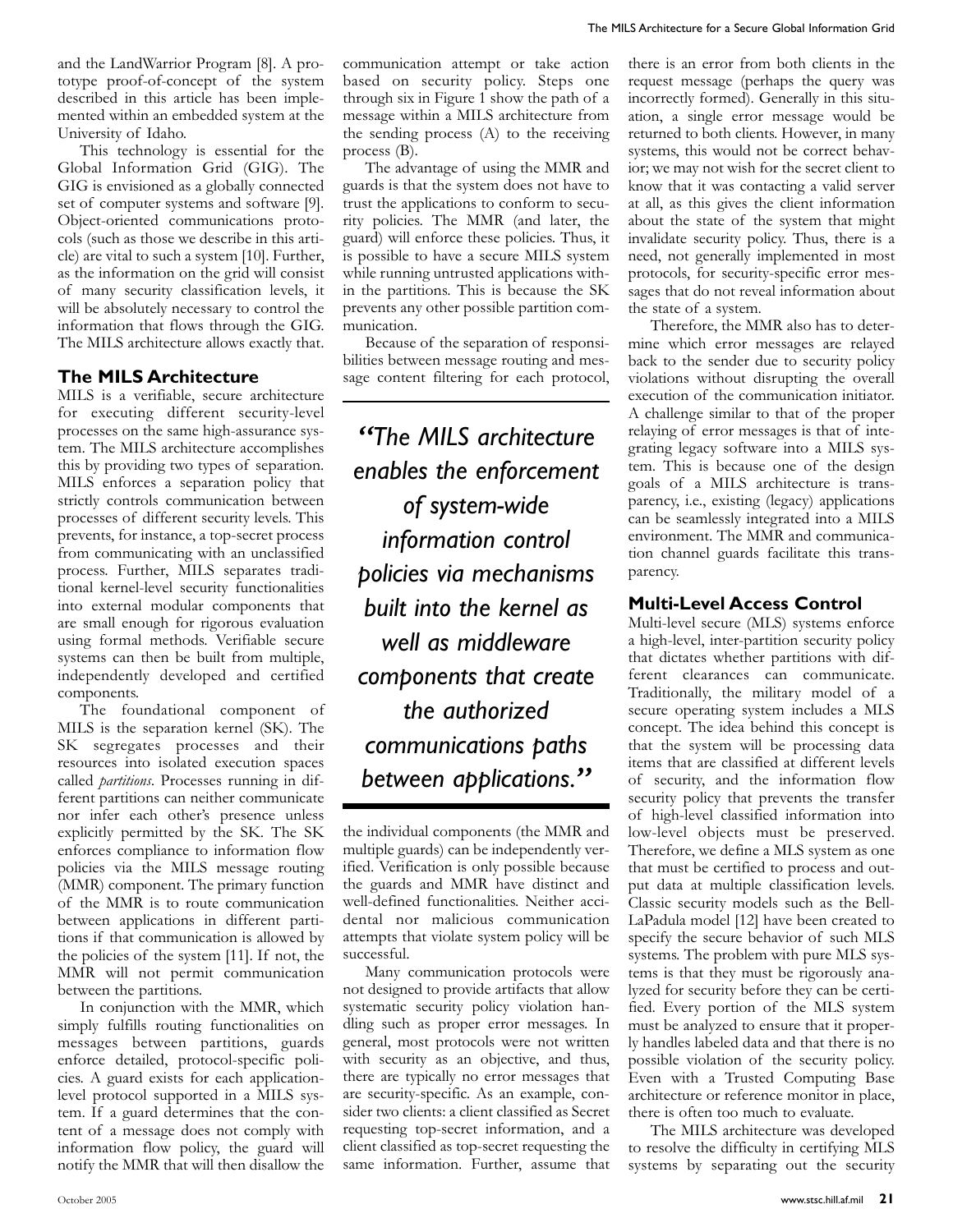#### Software Security

mechanisms and concerns into manageable components. A MILS system isolates processes into partitions, which define a collection of data objects, code, and system resources. These individual partitions can then be evaluated separately. This divide-and-conquer approach will exponentially reduce the proof effort for secure systems. For instance, a traditional MLS policy may allow a secret partition to send messages to a partition that has both *secret* and *top-secret* clearance. An additional application-specific transport policy (i.e., a protocol-specific guard) is needed to do this. The protocol-specific guard policy specifies constraints on the contents of messages sent between partitions already allowed to communicate by the MLS policy.

The MMR and SK can fulfill MLS policies, while the protocol guards enforce application-specific security policies that may or may not be MLS policies; however, the SK and MMR do work in tandem with the guard policies to provide finegrained access control of application-level messages.

## **A MILS Database Server**

Consider a multi-level secure database application. This database would contain entries of different security levels, e.g., top secret, secret, classified, and unclassified. Remote processes from different partitions can invoke read and write methods on this central database. However, if a client process that is only classified to handle *secret* data (e.g., Secret\_Read()) attempts to invoke a read method on *top-secret* data (e.g., TopSecret\_Read()) from the database  $S_{\text{start}}$ server, the request must either be denied or the data must be downgraded from secret, secret, c<br>Remote proces<br>tions can invok<br>on this central<br>client process th<br>dle *secret* data (e.<sub>5</sub><br>to invoke a read<br>server, the requ<br>or the data mu<br>Figure 2: Processe<br>Message Path  $\frac{1}{2}$ Hoy

Figure 2: *Processes, the MMR, and Guard Message Path*



top-secret to secret prior to invoking the requested read.

Polyinstantiation is another solution to this problem; however, the challenges are similar. Stated simply, polyinstantiation is a situation in which users at different security classifications receive (possibly) different responses to the same queries. As an example (adapted from [13]), consider that we might have information regarding a ship (S), an objective (O), and a destination (D). When an unclassified user queries this information, he or she would receive the information {S=U.S.S.<br>Starfish, O=Surveying, D=Hawaii}. Starfish, O=Surveying,

possible partition 6 5 *communication.""Thus, it is possible to have a secure MILS system while running untrusted applications within the partitions. This is because the SK [separation kernel] prevents any other*

However, a top-secret level user would receive the information {S=U.S.S. Starfish, O=Spying, D=Coast of Vietnam}, which presumably is the actual state of the system. Such a solution comes at the cost of having to create very large databases and, as above, requires authentication of the true originator of a request.

Separation

Adding functionality to the database partition to determine the true origin of the request sender and to verify that the sender has proper classification is a less complex solution. Such a solution, however, would cause other problems:

- a. The server's code base might become too large to evaluate formally.
- b. Dedicated server processes will have to be rewritten to account for every type of data transaction (e.g., top secret, secret, unclassified, etc.).
- c. The server's responses to valid but unauthorized requests would need to be added to the server's code base.

The MILS solution is to allow the MMR to parse the message before it reaches the client, consult a policy, and

then either pass or reject the message after an in-depth content analysis (which would potentially still be necessary, although not as thorough, for a system that incorporates polyinstantiation). Such an analysis would have to account for routing policies and protocol or content-specific policies. This requires extra complexity in the MMR, which increases with every application-layer protocol supported in the MILS system. Therefore, the MMR simply determines if the communication between partitions is allowed according to the security policy and, if so, identifies the message type and passes it on to the protocol-specific guard.

When a protocol guard receives a message from the MMR, it parses the message, consults a protocol-specific policy, and then notifies the MMR whether to allow or deny the message. If the message is allowed by the protocol policy, the MMR sends the message on to its destination. Otherwise, the MMR will perform error handling. Figure 2 shows the logical structure of the MMR and the protocolspecific guard situated between client and server applications.

To illustrate the previous example within a system that contains a MMR and protocol guard, assume that a secret level client attempts to invoke the read method of the top-secret database server. The client encapsulates the request in a protocol-specific message and sends it. The MMR determines that the client is allowed to communicate with the server, recognizes the message as being of a particular protocol type, and routes it to the appropriate guard for analysis. The guard examines the request message and determines that the client is not allowed to invoke the read method of the top-secret database object. Finally, the guard instructs the MMR to discard the message, and possibly generate an error message to be returned to the client.

It should be noted that simply discarding the message will generally be insufficient. As the client never receives a response from the server, the client will likely continue to make the same request. Since this condition also occurs under normal circumstances such as those due to temporary network outages, for example. Thus, one function of the protocol-specific guard is to generate error packets, which look like standard protocol error messages that will be sent back to the client. If no response is expected, obviously an *error* message need not be returned.

### *An Example Policy*

The Common Object Request Broker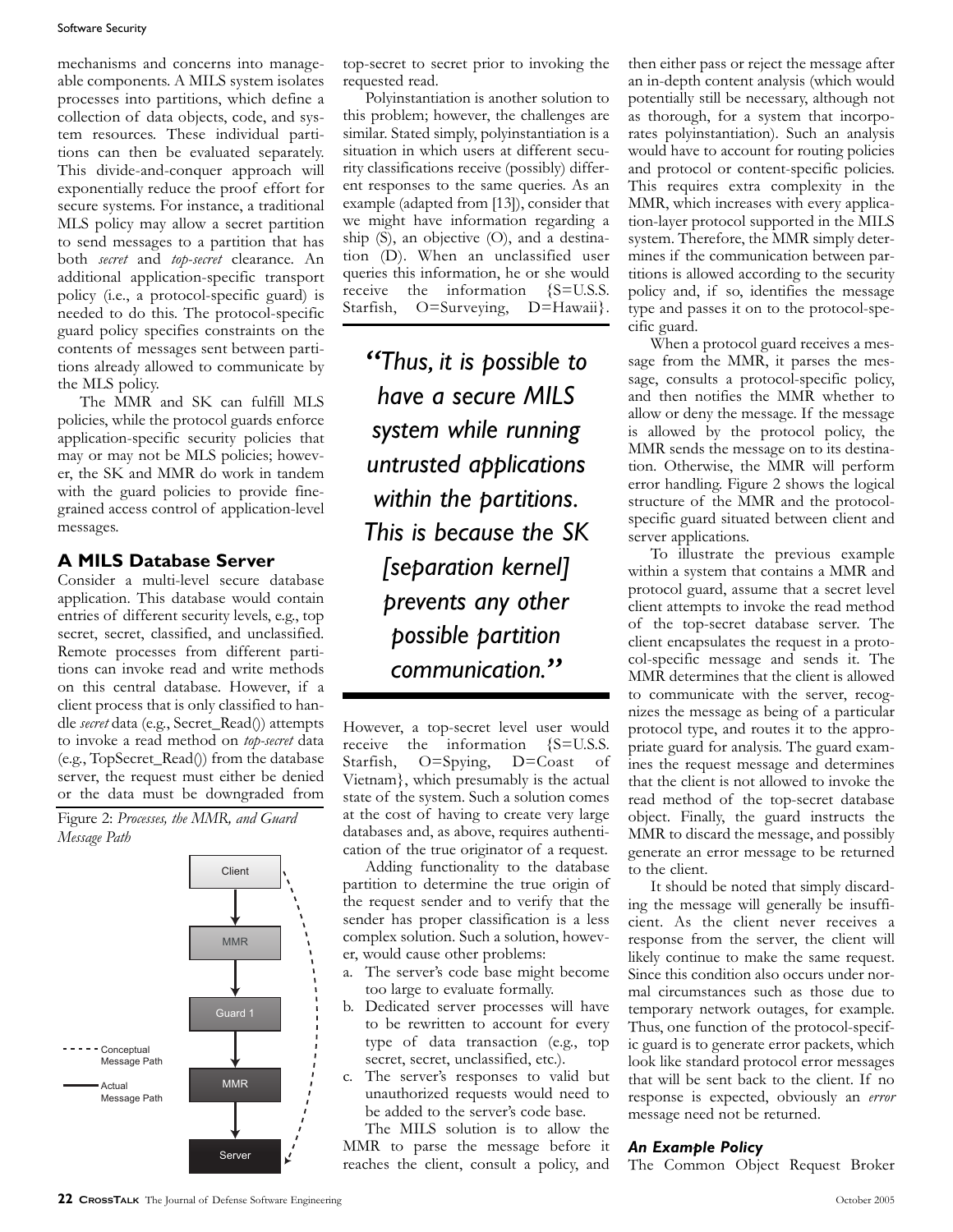Architecture (CORBA) is a platform-independent middleware architecture that facilitates common client/server requests. CORBA Object Request Brokers communicate via the General Inter-Orb Protocol (GIOP). We will illustrate the MILS architecture with an example using a CORBA GIOP guard.

Figure 3 illustrates an example of the MMR and a protocol-specific guard (in this case, a CORBA GIOP guard) working together to enforce MLS and transport policies. Client A is a CORBA client application running in *secret*-level partition 1, and client B is a CORBA client running in *unclassified*-level partition 2. A CORBA database object is running in multi-level secure partition 3, which has both *secret* and *top-secret* clearances. The database object has two methods, Secret\_Read() and TopSecret\_Read(), which require the invoking client to have secret and topsecret clearances, respectively.

The MLS policy for our example system is that all processes can only communicate with processes of equal or higher security clearances. The GIOP transport policy extends the MMR's MLS policy by placing further constraints on the GIOP messages sent between partitions the MMR already allows to communicate.

As Figure 3 shows, the MMR allows client A to communicate with the database object because partitions 1 and 3 both have secret clearance. The GIOP guard, however, restricts client A's communication with the database object to only invocations of the Secret\_Read() method since A does not have the topsecret clearance required to invoke TopSecret\_Read(). Client B is not allowed to access the database object at all. The MMR blocks all requests sent by B because partition 2 does not have the equivalent clearance(s).

#### **Conclusion**

The MILS architecture provides a costeffective and efficient way to build verifiable secure systems. By separating security functionality into modular components, highassurance systems can be engineered and evaluated much more rapidly and independently. The MILS architecture is an approach to system design that is supported by industry and government. SKs, the lowest layer of the MILS architecture, are already being deployed by multiple real-time operating system vendors [14]. Common criteria protection profiles are currently being developed for both the separation kernel [15] and MILS middleware [16].

In this article, we have shown how a security policy can be enforced on GIOP

messages sent between MILS partitions. A policy that allows or disallows method invocations based upon the requesting client partition, the servant object, and the object method also can be used. Our testbed implementations also show how guards can allow a MILS system to enforce both MLS and application-specific policies, thus providing fine-grained access control of inter-partition communication.◆

## **Clarification**

This material is based on research sponsored by the AFRL and Defense Advanced Research Projects Agency (DARPA) under agreement number F30602-02-1-0178. The U.S. government is authorized to reproduce and distribute reprints for governmental purposes notwithstanding any copyright notation thereon. The views and conclusions contained herein are those of the authors and should not be interpreted as necessarily representing the official policies or endorsements, either expressed or implied, of AFRL and DARPA or the U.S. government.

#### **References**

- 1. Alves-Foss, Jim, W. Scott Harrison, Paul Oman, and Carol Taylor. "The MILS Architecture for High Assurance Embedded Systems." International Journal of Embedded Systems 2005 (to appear).
- 2. Radio Technical Commission for Aeronautics. "Software Considerations in Airborne Systems and Equipment Certification (RTCA DO-178B)." Washington: RTCA Inc., 1992 <www. rtca.org>.
- 3. Radio Technical Commission for Aeronautics. "Requirements Specification for Avionics Computer Resource (ACR) (RTCA DO-255)."

Washington: RTCS Inc., 2000 <www. rtca.org>.

- 4. Common Criteria. CC Recognition Arrangement: Common Criteria for Information Technology Security Evaluation (Vers. 2.1).  $2004 \leq$ www. commoncriteriaportal.org>.
- 5. Dransfield, Michael, et al. "MILS/ MLS Architecture for Deeply Embedded Systems." NetCentric Operations 2004.
- 6. MacLaren, Lee. "New Options in Embedded Computing Security." Boeing Technical Excellence Conference, 2003.
- 7. Alves-Foss, Jim, Carol Taylor, and Paul Oman. A Multi-Layered Approach to Security in High Assurance Systems. Proc. of the Hawaii International Conference on System Sciences, 2004.
- 8. Adams, Charlotte. "Keeping Secrets in Integrated Avionics." Aviation Today Mar. 2004 <www.ghs.com/down load/articles/Aviation\_today.pdf>.
- 9. Miller, Alyson, Mark Jefferson, and Jeff Rogers. "Global Information Grid Architecture." The Edge: MITRE Advanced Technology Newsletter July 2001 <www.mitre.org/news/the\_ edge/july\_01/miller.html>.
- 10. Ackermann, Robert. "Jointness Defines Priorities for the Defense Department's Global Grid." Signal Magazine Apr. 2001 <www.afcea.org/ signal/articles/anmviewer.asp?a=120  $&z=115$ .
- 11. Hanebutte, Nadine, et al. Software Mediators for Transparent Channel Control in Unbounded Environments. Proc. of the 6th IEEE Information Assurance Workshop, 2005.
- 12. Bell, D. Elliot, and Leonard LaPadula. "Secure Computer System: Unified Exposition and Multix Interpretation." ESD-TR-75-306. Bedford, MA: MITRE Corp., 1976.

13. Jajodia, Sushil, and Ravi Sahndu.

Figure 3: *An Example Policy*